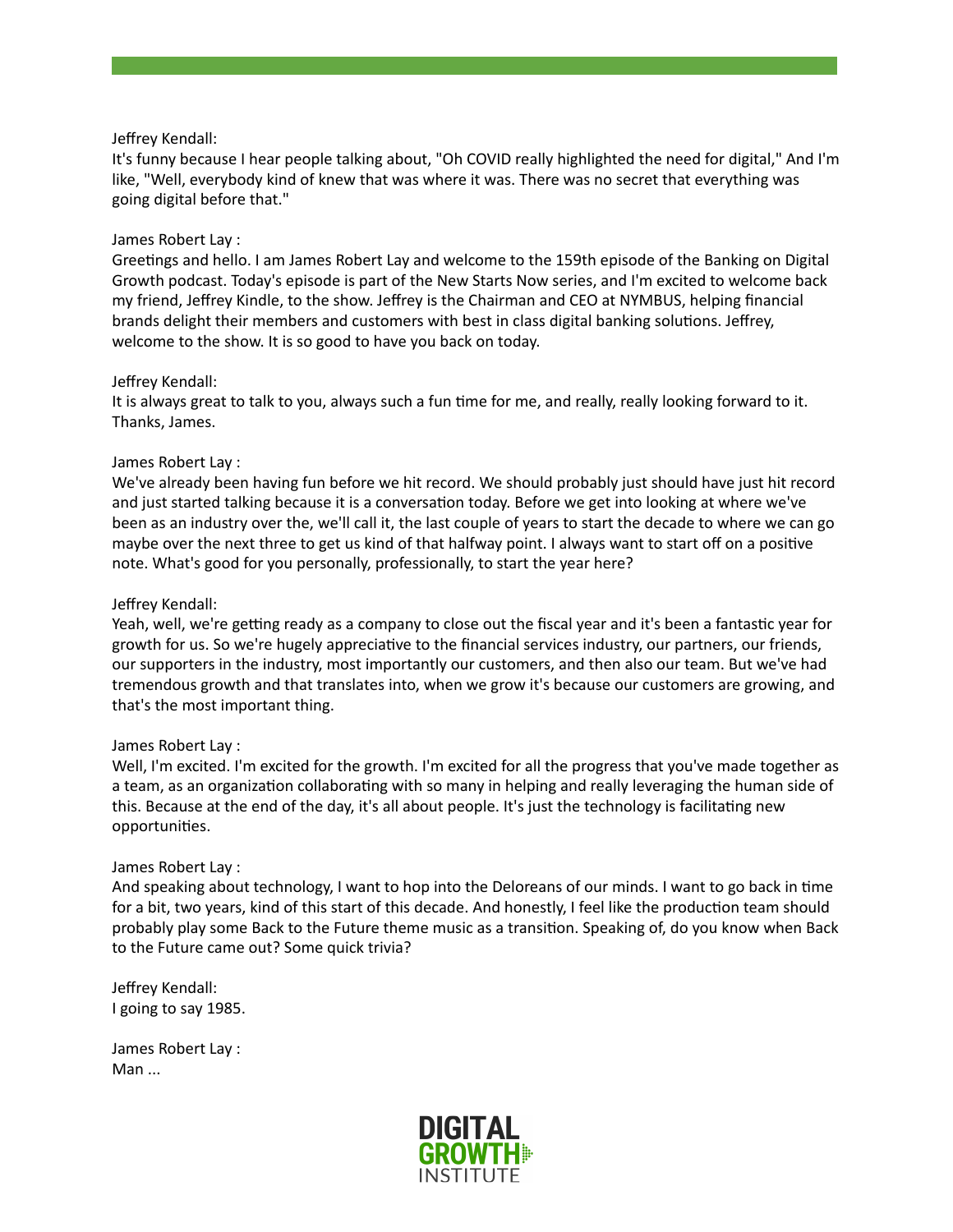Jeffrey Kendall: '84, '85.

### James Robert Lay :

'85. So it's coming up, because that'll be our horizon line for the conversation, 2025. Back to the Future's approaching 40 years, and it's hard to believe. I mean, 1985 was a great year for 80s movies. The Goonies came out that year, Breakfast Club, Teen Wolf. I mean, seriously, it was a big year for the 80s movies, for sure.

### Jeffrey Kendall:

I remember being a kid in the theater going to see Back to the Future for the very first time. I remember Back to the Future came out and it was also, if I recall correctly, when the U2 Rattle and Hum promo came out for that movie. That was the preview playing at the Back to the Future movie, which is wild.

#### James Robert Lay :

What's wild is my kids, we just turned them on to Back to the Future and they're loving it. This past Halloween, my oldest, Ludwig, he was Marty McFly. He had the red vest and everything thing going on. He bought a Lego DeLorean that he wanted to build. So he's all into this whole Back to the Future theme.

#### James Robert Lay :

With that context in mind, going back in time to 2020 and looking back to this point today, what do you feel have been the biggest wins for financial brands to start this new decade when it comes to maximizing their digital growth? What success stories have you heard here?

### Jeffrey Kendall:

I think the biggest thing is probably just the willingness of leadership teams at financial institutions to increase the bets that they're putting on digital. It's funny because I hear people talking about like, "Oh, COVID really highlighted the need for digital." And I'm like, "Well, everybody kind of knew that was where it was. There was no secret that everything was going digital before that." It's not like everybody just woke up in an aha moment. But what it did do is it freed up a lot of investment and it freed up the ability to get resources and the ability to really make the sort of financial commitments that banks need to advance here. And I think you're seeing the benefits of that now that people are starting to roll out some of those things that they invested in are now coming into production, and it's pretty interesting to see.

### James Robert Lay :

It was having the courage to maybe plant some seeds early on, take care of those seeds, water them, nurture, and now they're starting to produce some fruit. If you could think back maybe just for yourself and maybe what you've heard from others too, what have been some of the greatest lessons that have been learned along the way? What can we take from the experience? Because I think experience can often be one of the greatest teachers of us all.

### Jeffrey Kendall:

Yeah, I think for me, it comes down to people really understanding what the customer journey is in digital and understanding how different episodes in how people become a new customer of a bank or a credit union is sort of where I think what got the most focus. So people started investing, account opening, onboarding, sort of that initial, how do I draw people in, how do I bring them in? Because there were a lot of new loans that needed to be distributed. Mortgages are at an all time high so that the focus

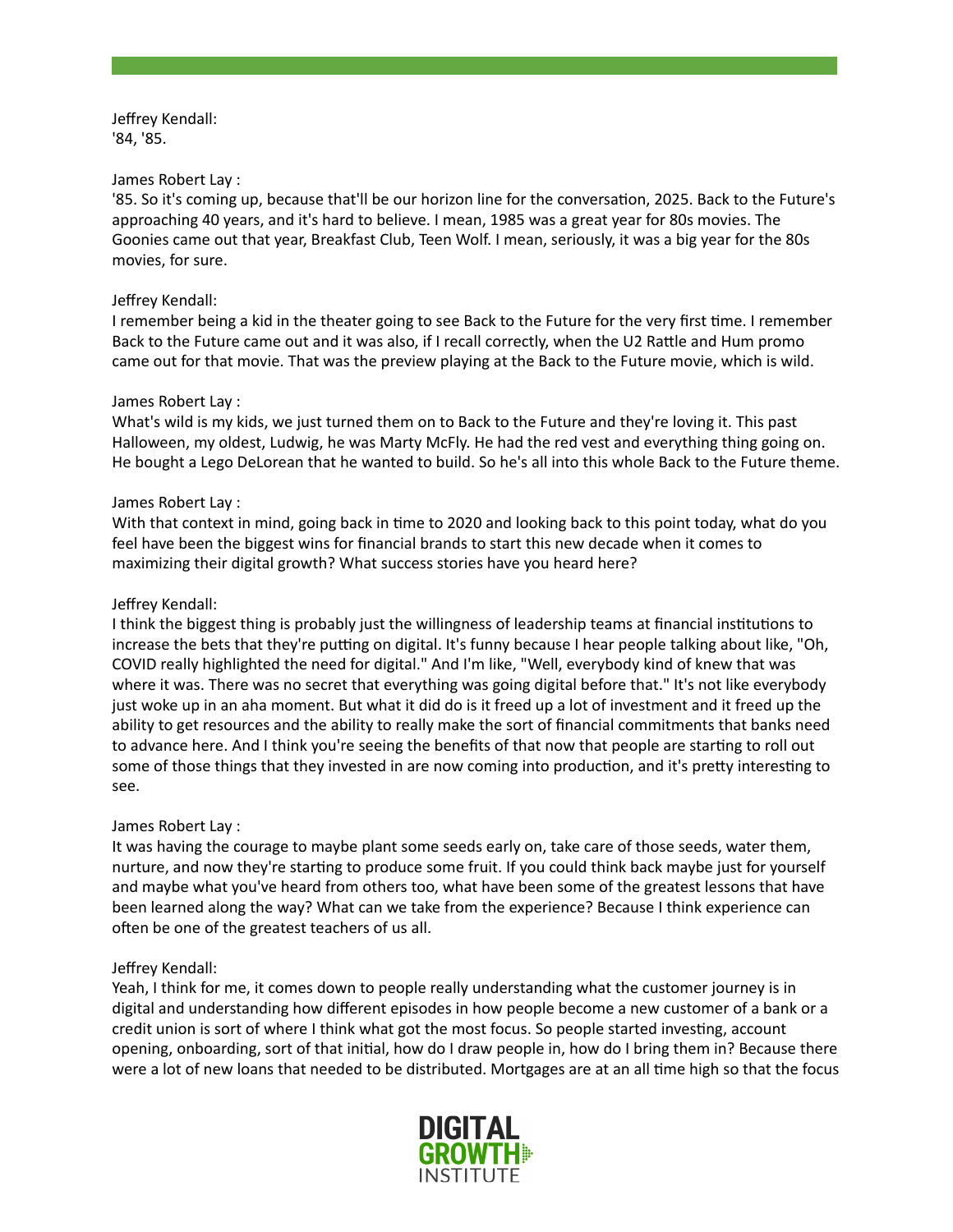and the attention on those products that were maybe less efficient digitally sort of got the initial attention, and I think you're starting to see the roll out of that.

### James Robert Lay :

Yeah, and I think we'll continue to see some growth there, both what I would call pre-conversion as well as post-conversion, because we could spend all this time and effort and energy acquiring new accounts, but then we also must be mindful on the retention side to make sure that it's not almost like a net zero. We're actually retaining, growing that share of wallet, building that relationship. If you could go back into your mind knowing what you know now and where we've been over the last couple of years, it's December of 2020. What would you do differently knowing what you know now, if you could do it again?

# Jeffrey Kendall:

Well, aside from keeping my portfolio heavily vested in the right stocks, it totally surprised everybody. For me, I don't know that there's anything I do differently. Honestly I think that what we did was it sort of allowed people to change their focus and shift their focus on maybe how we work. And I'll take it a little bit away from what goes on with just banks or fin techs or companies like that. But I think what I'm most impressed that's come out of the past two years has been, people are really thinking about what it means to have work life balance, what it means to work in a different way. And I think that's a very powerful trend in thinking about we can work remote. We can be productive remotely. I think that's going to carry forward into the next 10 years, and it would've never happened without an accelerant like what we've seen over the past two years. So I think that's been the biggest driver. And then people working remotely, I think gives you more courage to keep investing in digital, because when you're living it every day as a customer and as a consumer, it makes more sense and drives people to the best. So that I think is probably the biggest long term effect that we'll see out of what's happened.

# James Robert Lay :

It's interesting you bring up the idea of work life balance. I was just doing some writing about this for a financial brand that I'm coaching. And one of the things I was more speaking towards was work life integration. It's almost like previously we would have the work self and then the at home personal self. But now we've almost been able to blend both of them together and that opens up new opportunities for growth. What are you seeing from more of a talent play and maybe a talent pool for financial brands to look beyond just say the quote unquote local market for talent, and really it expands nationally and maybe even internationally. Where might there be some opportunities to look to acquire talent in just different ways?

# Jeffrey Kendall:

Well, it's interesting. So I put on the NYMBUS journey roughly 12, 14 months ago. And when I came in, we had 150 staff and now we've grown to, I think today we're at 480, 490 folks. And that growth of adding over 300 people in 12 months, I don't think it would've been possible had we not been in the middle of this quote unquote great resignation. I think the ability to go acquire, train, and onboard new people has been really, really accelerated and we benefited from that during the pandemic because people were reexamining their options. People were rethinking about what it means to, do I want to go back to the office? Do I want to work? So for us, it was a huge benefit because adding that many people in a short amount of time is no small feet.

### Jeffrey Kendall:

And so for us, the way that we looked at it is we weren't worried about our people leaving. We were sort of, how do we take advantage of all these people reexamining that? But I think there's a lot of companies who maybe haven't caught up to the new culture shift of where people are going that are going to

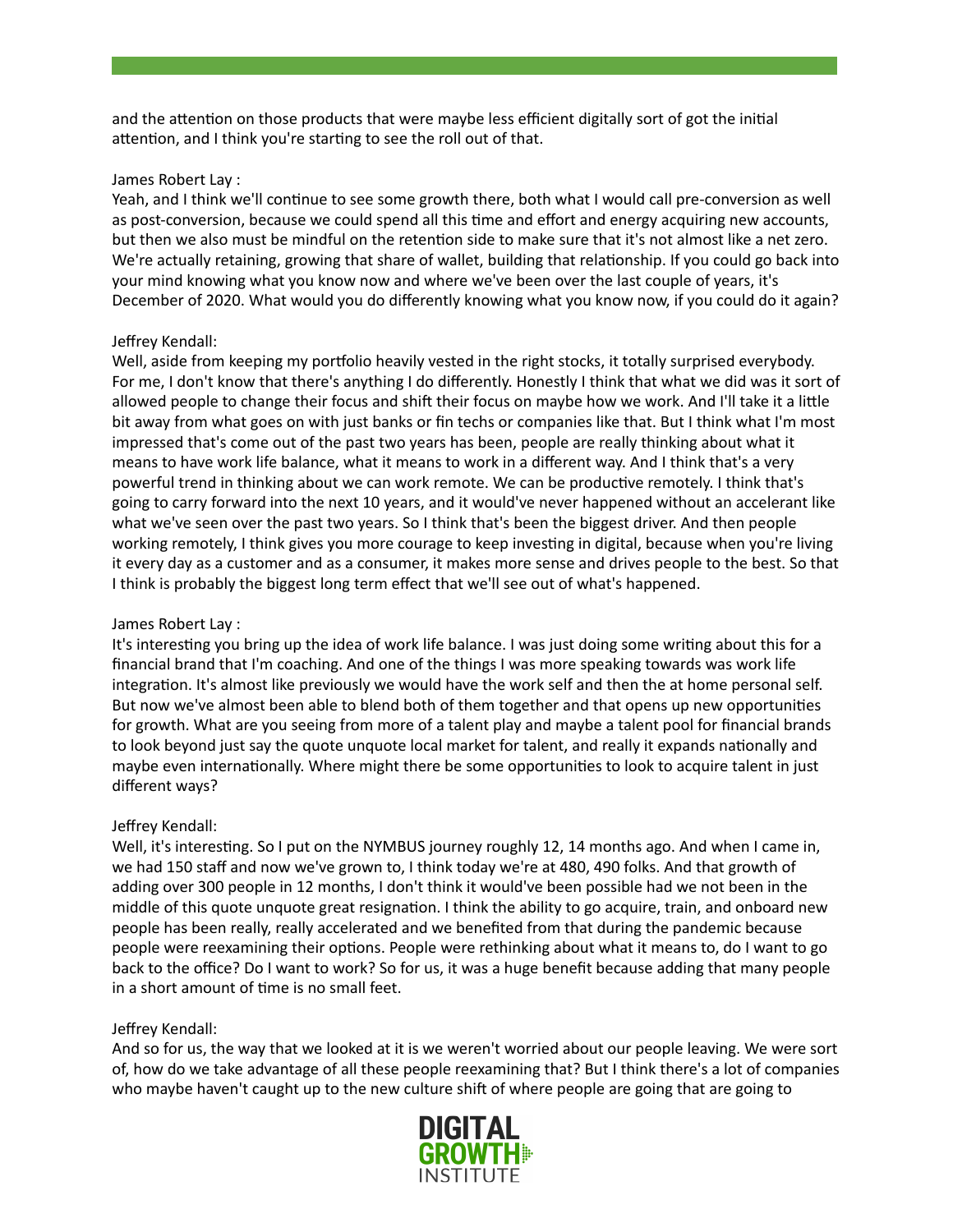continue to lose talent. I would recommend change your policies for your remote work strategy and make sure you really understand what it's going to take to make your business thrive. And then if you can go more remote, take advantage of that and use that as a retention tool and an attraction tool for new talent.

## James Robert Lay :

Something that I'm seeing from financial brands that I've been coaching over the last 12 months specifically, they've started to shift that focus. There's one organization in particularly in their marketing department, they've literally turned over the entire marketing department. And now what they're they're doing is they're looking for talent beyond just the local market to where remote is an option. I'm like, "Well, yes, because you've got so many more who's that can be the how to the problems that you have." And you almost get an exponentiality out of that. We're speaking a little bit about not just work life balance, work life integration, the new world of collaboration. If you look back over the past couple of years, any surprising trends or patterns that maybe made you just stop, pause and say, "Hmm that's interesting. I never really thought about that before."

## Jeffrey Kendall:

You know, in terms of surprising, it's surprising me how many business leaders are sort of saying that people have to come back to the office or that there's this big push to come back to the office. I was actually having a conversation with a candidate to join our company yesterday. And my point of view on this is CEOs and C-level executives need to be really thoughtful about what that policy is. Because if they start pushing that you have to come back into the ... now there's customer facing roles, there's just some things that have to be done in person. But if it can be done remotely in you're insisting on from an in person perspective, I think what you're signaling out to your company is that you don't trust them. And I think what you're signaling is saying like, "Hey, I saw that you could be really, really productive during the pandemic and we could grow and there were ways to get through this new way of working. But ultimately at the end of the day, I still want to know that you're here, that you're working, that you're doing those things."

# Jeffrey Kendall:

And some people will claim that the benefit is really collaboration, but really we find lots of ways to collaborate when we're still remote. I think it's an excuse. And if I was joining a new company and there was somebody insisting on being in person, I'd be like, "You don't have your business together if it requires you being in person."

### James Robert Lay :

I remember on a podcast, maybe it was six months ago, I started to speak against this idea as things started to quote unquote, go back, people started to go back in person, how there is almost even a quote unquote hidden cost, if you will, of going in person. Because now you have all of the interruptions, the phone calls, the people walking in, and it's almost like the pendulum swung one way, now it's starting to swing back the other way. I think we'll find something here in the middle. But great point about trust. And it's something that would be my aha moment coming out of this whole experience and really just this learning is the EX, the employee experience will have a direct impact on the human experience that can be delivered through a digital experience. In 2019, I wrote DX plus HX equals growth. Digital experience plus the human experience. But then I saw specifically 2020, 2021, how important the EX is going to be, because change is really starting to pick up. And COVID, I think was a preview of some of the massive changes and transformations we're going to experience. What's your take on that of just positive employee experience and how that impacts almost every other area of the organization?

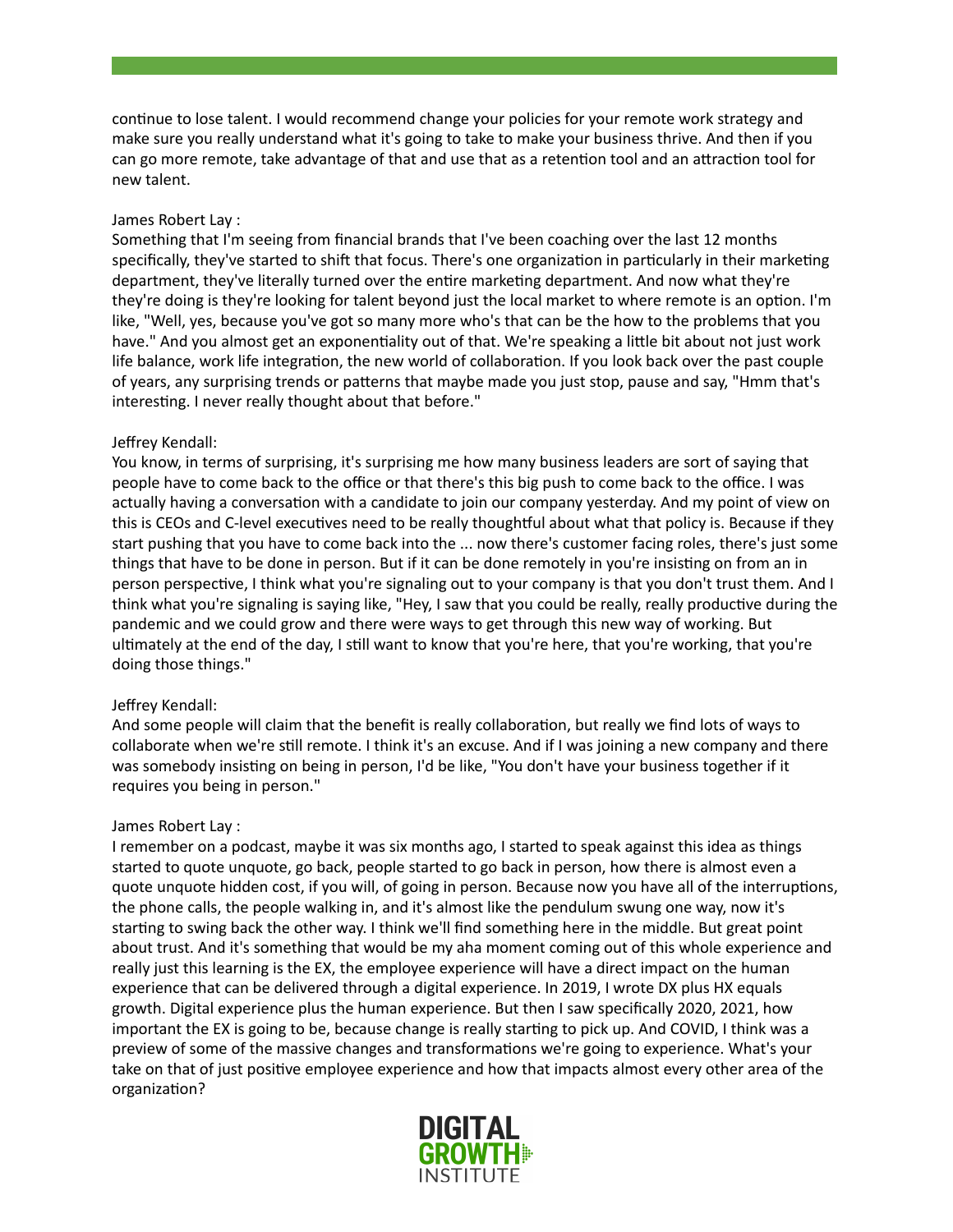## Jeffrey Kendall:

Well I think it's brought to the forefront this concept of when does our work life end and when does our personal life begin? And I like the idea that you're going towards it. It's really about how does it integrate and how does it blend? Because there's not a separation anymore. We don't work nine to five anymore. Even if you're in a nine to five job, I mean, we're still checking emails, we're taking calls, we're doing stuff some people late into the evening and weekends. And what I think I'm sort of happy about is that people have sort of woken up and going like, "Wait a minute, do I really need to work 80 hour weeks?"

# Jeffrey Kendall:

And I love this concept of people coming back and going, "Hold on, we're not going to glorify this workaholic perspective that's been rewarded for the past 50 years." You can still be productive, but not have to be completely dedicated to your work life. That's not who you are. And I really try to tell my team, it's like, "Hey, we love this company. We love what we're doing. We love our customers. But this is not who we are. Don't tie your identity to who your job is," and that sort of thing. "You need to have more broader personal satisfaction than just what you're doing at work."

## Jeffrey Kendall:

And I think that coming out in society, I think even there was a new law proposed or passed in Portugal, making it illegal for companies to email their employees off hours. Now I think that's a plan fraught with ... how do you manage that? That might not be possible. And sometimes I want to be at nine o'clock at night emailing because maybe I didn't go to work till noon. That's okay. Let me be flexible with my hours and I'll do that. But it just means that the world is waking up going, "Hold on the way that we work and what we expect out of ourselves needs to change."

### James Robert Lay :

Yeah, it's a great point. I even think about my own personal habits here. Like my brain does not turn on until 11 o'clock at night. It just just doesn't. I get my, honestly, my best deepest thinking work done between probably the hours of 11 and two, 11 to three. And I know it's weird. That's just how my mind works. It's always worked that way. And I used to have a lot of guilt from it, but then that's just who I am. That's how my brain works. And actually started going back and looking at Thomas Edison. He kind of had this weird work pattern of just these off, odd hours. And so I just literally build my day around that. But back to your point of email, little personal hack here is I actually use schedule to send. So I might reply, but so that someone's like, "What's this weirdo doing at 2:30 in the morning replying to emails?" I'll just schedule to send out at 8, 8:30 the next morning. Because it is, it is that flexibility to allow us to work within our own kind of what I call unique growth ability, in our own unique space. Because we're all individuals here working collectively and collaboratively towards something better. But I like your point that we need that idea of balance.

# Jeffrey Kendall:

Well, I like the idea, you just brought up this idea of a hack. One of the things that I found really successful is if you tell your teams like, "Hey, I might send you an email or a text on the weekend. I don't expect a response. I'm doing it because it's top of my mind right now. But if I send it, I don't want you to stress out that, 'Hey, I owe Jeffrey your response right at that time.'" And I also, as a leader, I'm trying to be better about using things like schedule to send. Because it's not fair to someone to, if Larry on my team is getting emails from me at 10 o'clock on a Saturday, even if I tell them like, "Hey, don't worry about it. I don't want a response." It's still sends off that ping in our brain of, "Uh oh, I got something else I got to take care of." So I try to be better about that, but I also just try to be really open with our teams about what the expectation is and responding.

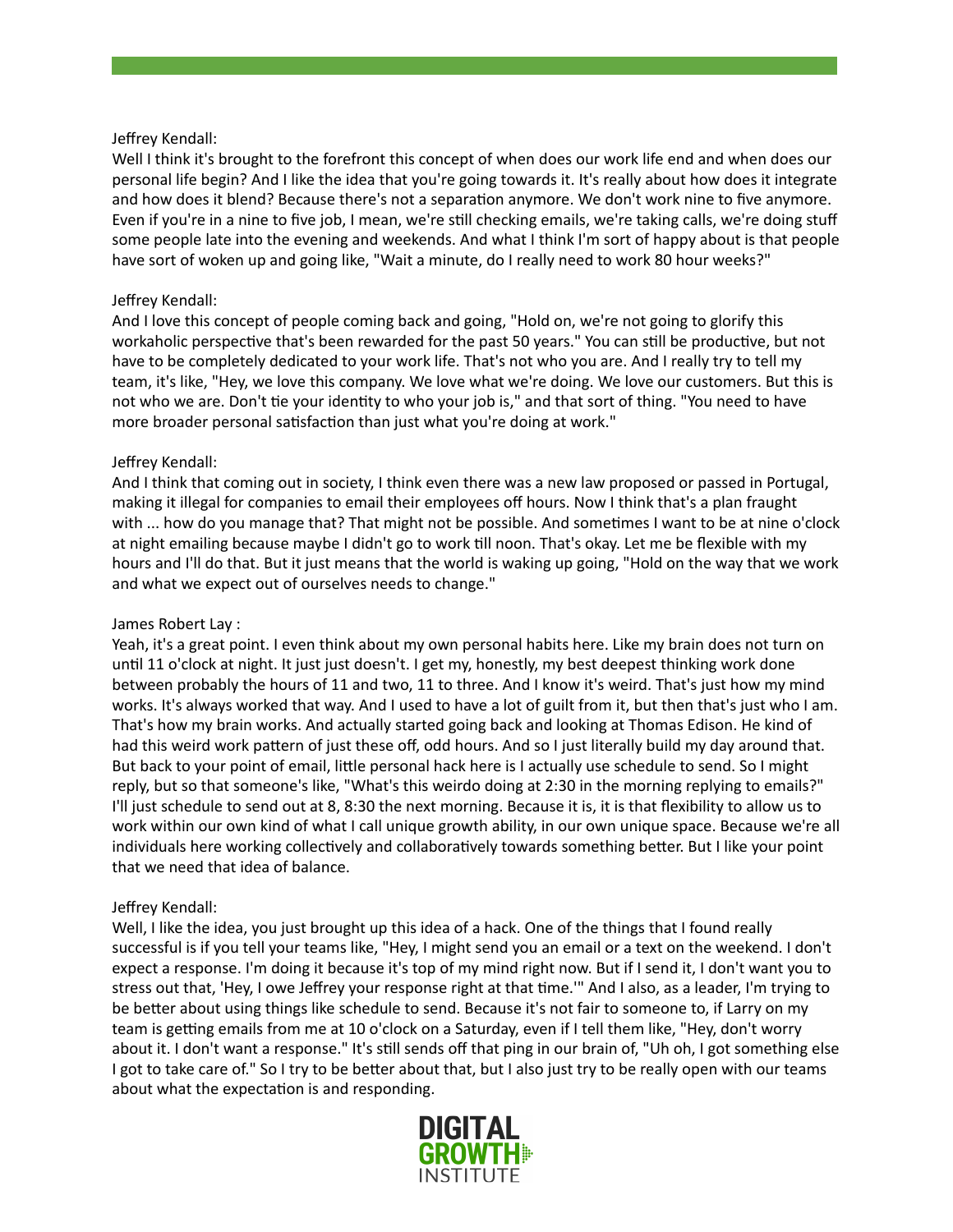#### James Robert Lay :

I've gotten super extreme on this front personally. Once again, I think you, you lead by example on this. And so I took email off my phone. I took social media off my phone. I took the internet browser off my phone. And so essentially I have a dumb, smart phone because a lot of it was just my own personal behaviors, and I'll even go ahead and say it, addictions, if you will. And so I had to change my environment to work for me. Now every now and then I'll go and steal Dalina's phone and hop on and might Google something. But it has been a forcing function that has kept me honest because otherwise I'll just fall back into these old patterns and old behaviors. Which is what I was saying going back six months ago, once we start going back to the way things were before, I have a feeling that it's easy to slip back into this, what I call the cave of complacency, that level of comfort, where it creates a pseudo sense of security, but in reality, it's a very dangerous place to be.

## James Robert Lay :

If we look out into the future now, let's just say over the next three years to get us to that 40 year anniversary of Back to the Future, 2025, looking from 2025 back to 2022, what do you feel are the biggest opportunities available for financial brands, maybe even fin techs collaboratively here, to create, to capture? What would those be?

## Jeffrey Kendall:

Yeah, I think that everything's going to, no surprise on this answer, banks and credit unions are going to wake up to how they use digital to acquire new customers and sell new products. And that is, everybody has talked about that for years, but I think from the vendor community, from the technical community, what has dominated has been self-service tools. So if you go back to 2010 to 2020, everybody talked about mobile, mobile, mobile. But mobile was really check your balances, pay a bill. It was transacting. It was doing John Jenkins who's president of QSO coined this term I think one time I love using it. It's doing your financial chores. That was what digital was about. It was just, I just got to get stuff done. And now because of the pandemic, we'd started talking about digital onboarding, digital acquisition, client acquisition and growing the footprint.

# Jeffrey Kendall:

And I think the next wave is going to be even more exciting about how do we deliver new products and services that are digital through those channels that banks can actually monetize? So it's going, we're working with a number of digital focused brands that yes, they have a debit card. Yes, they have deposits. Yes, they have lending, those sorts of things. But you're starting to see people going, "You know what? We should provide that niche group of small businesses with advisory services. What if we could charge \$10 per month for access to a CFO for small businesses that somebody who knows how to deal with complex tax questions and you can phone a friend when you have a question?" Those are the services that banks and credit unions actually are starting to have opportunities of saying, "Here's a new product or service. It's not traditionally what we would think of as a regulated product from a bank or a credit union, but it helps the lives of the consumer they're trying to and create stickier relationships." I think for the next three to seven years, that's going to be the focus in where the people who do digital right and win will be focused on those things.

### James Robert Lay :

I was just having this conversation with a CFO yesterday because of this whole interchange and what Ally has done and what Cap One is doing. And it's almost kind of putting some downward pressure on some credit unions. They looked at like 80% of their revenue has the potential to just disappear because it's that idea of non-interest income coming from NSFs. And I'm like, well back to your point, this idea of

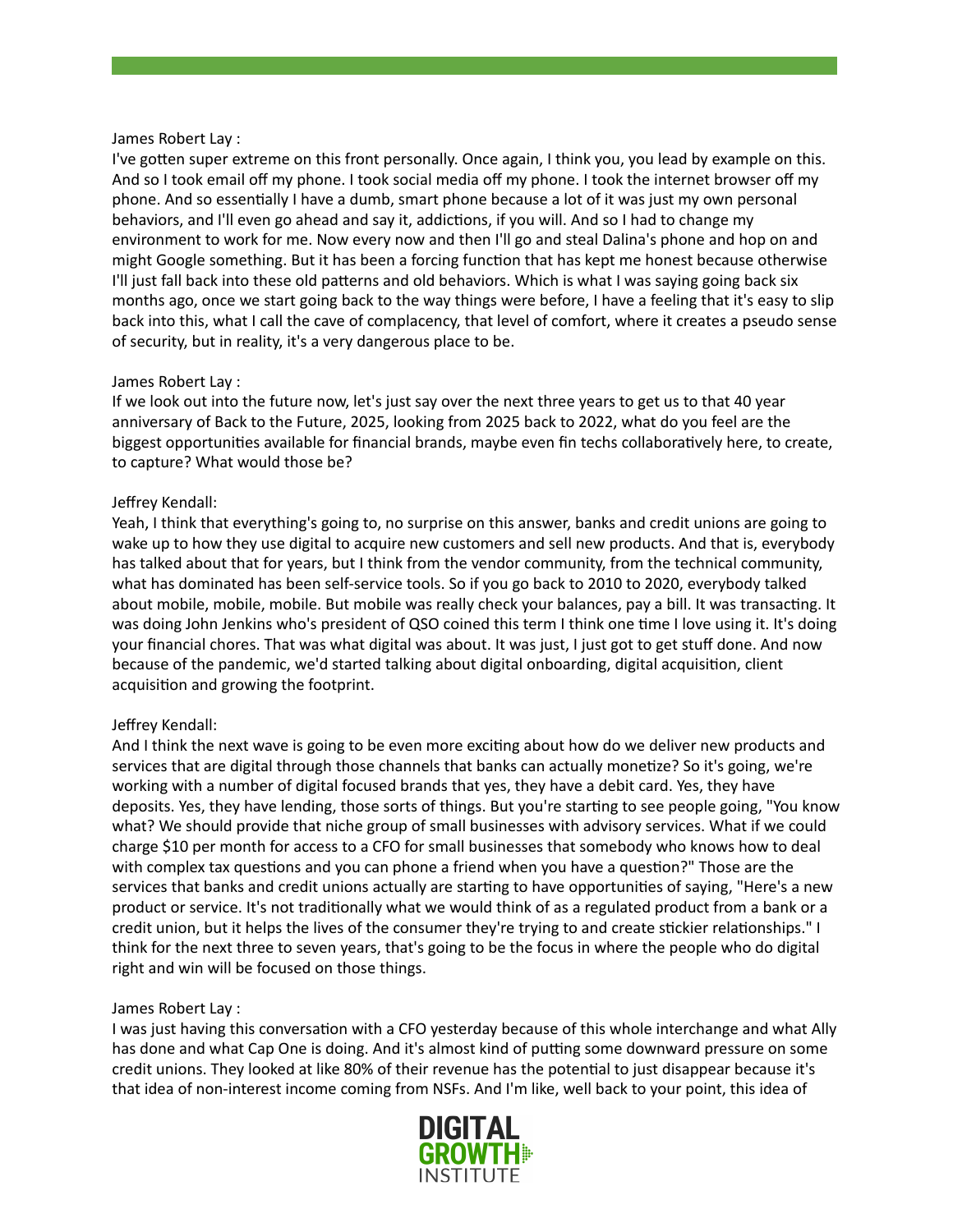advisory. Charge for that. It's an expertise that we bring. And I almost think it's like we fail to realize the value that that expertise can bring to provide clarity, to provide even what I would say is hope. It's interesting, even Wells Fargo, almost Wells Fargo I feel like they stole from Banking on Digital Growth this idea that people need help and hope. They had a whole positioning campaign to end 2021 around that. But hope alone is just one part of the equation. Then there's also the helping side of that as well. On the idea of hope I'm curious, what are you just most hopeful about when you look out at the macro level here at a large scale over the next three years to get us to 2025?

## Jeffrey Kendall:

For me, I'd really like to see this debate of fin techs are they friend or foes. I'm getting tired of that debate.

James Robert Lay : You and me both.

## Jeffrey Kendall:

I think people who ... number one, the people who start those debates are the vendor community. Let's be honest. It's the media and vendor community. It's not within the banks themselves. But I think there's an opportunity here for banks to stop being afraid of external factors and to start embracing how they can take advantage of them. And that's just a mindset. If I see something that's changing the way that my consumers behave, don't panic and be like, "Oh my gosh, we need to step up this or shut down branches." It's like, "Look inside. Why is that changing? What's going on that's making people behave in this different way?" And then take advantage and say, "How can I help?"

James Robert Lay : Yes.

# Jeffrey Kendall:

That's the way to draft off of a dynamic change going on in the market. And I think we just tend not to, as people, not just bankers or whatever, that's probably any industry, but the innovative mindset says, "How do I leverage it versus fight against it?"

### James Robert Lay :

It's that idea what I would say is, you kind of mentioned the human behavior, but maybe bringing more anthropology, psychology, sociology into the mix of these conversations because that's the core essence of it all. I know that there are some financial brands who are bringing CBOs, Chief Behavioral Officers into the mix to really facilitate some of this internally. What about dangers, things just to be aware of? I think you mentioned the tired fin tech friend or foe. That's so last decade. Let's look real practically at dangers. What are the dangers that we need to be aware of that could cause some issues, heartburn, heartache?

### Jeffrey Kendall:

Well, this is going to be a super unpopular opinion, but I would say for the banking community, understand what your strategy is around crypto and currency in that way. And I don't mean understand that everyone needs a strategy. Everyone doesn't need a crypto strategy. And I think everybody, there's a lot of vendor activity in the market saying every bank needs to offer crypto. I think what we're seeing right now is if you're a community banker or credit union, think this through. Do you really want your members putting their assets and their wealth into crypto if they don't understand it or aren't in a financial position to take the swings of a very volatile investment vehicle?

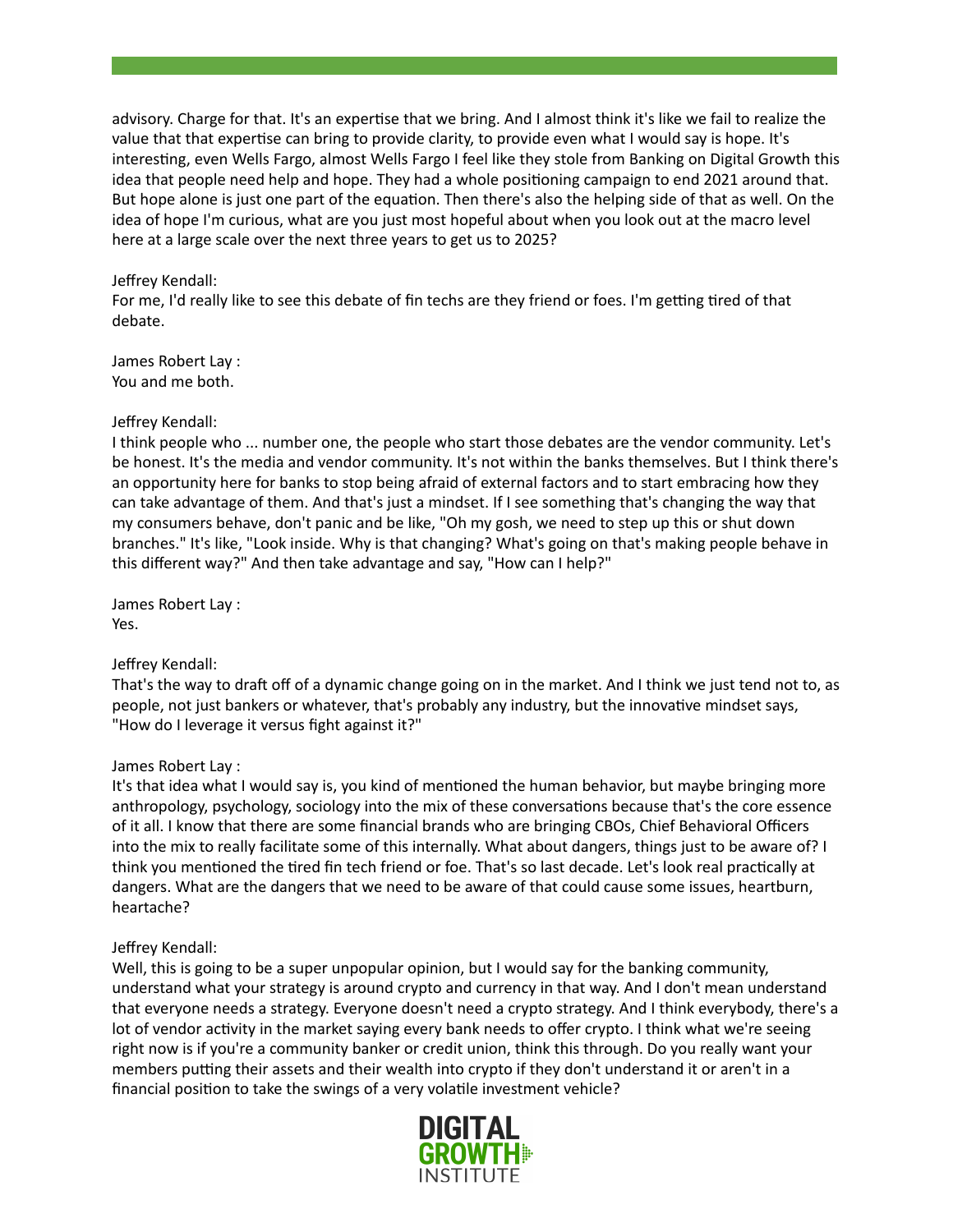James Robert Lay : Yes.

#### Jeffrey Kendall:

And I am very much a free market, I believe in letting the free market do what it does. But I think it's irresponsible of us to go out and have this position of everybody should be in Bitcoin. No, they shouldn't. You know what? Last week told us no they should not. Because some people can't take a 20% swing in their net worth. And if you don't have much money and you're putting it into Bitcoin with the hopes of getting rich quick. Because it's a bet, it's gambling, don't be confused. Then I think you as a credit union or bank are probably facilitating some behavior that's probably not good for your customers. And I don't know how it's going to win. I'm not somebody who's going to bet against crypto or bet against NFT. But you better do it responsibly and you better do it in a way that is there to assist your customers, not put them in a position where they can get into financial hurt.

### James Robert Lay :

That's a great point. And once again, it comes back to putting people at the center of our thinking, the center of our doing. I even think real practically here, an opportunity would be, do we even know, does a bank or a credit even know how much is exiting from the deposit side of the balance sheet and going into something like a coin base? It's super easy to find out. Just run an analysis and see over the last 90 days, 180 days, 365 days, how much has moved from your side over into a Coinbase or any of these other crypto exchanges. It'll be really telling of what those behaviors are and then maybe offer some education around it. Because I think a lot of people are, there's a lot of hype around this. Once again, I'm not betting against it. I think we're in the early days of the internet. It's like 1994, 1995, 1996. We're going to need to fill this out, get a little bit more clarity. But we got to protect people, too, from making decisions that could end up having very negative, long term implications to their financial health, to their financial wellbeing. What do you think?

### Jeffrey Kendall:

I totally agree. And this is a topic that's near and dear to my heart is that I think still financial institutions aren't really, they're not benefiting from the power of the data that they have. Number one, to your point, which is they should know. That should be something you should be able to say, "Out of the one and a half billion in deposits we had last quarter, 100 million went to Coinbase or 50 million went to Robin Hood." You should be able to have some point of view on that piece of it. And then at an individual account level, you could conceivably provide investment advice to somebody who, maybe they only have \$2,000 in their account, but they just made a thousand dollars deposit to Coinbase.

James Robert Lay : Oof.

### Jeffrey Kendall:

Maybe send an alert and be like, "Hey, we can offer other safe investment vehicles through trying to figure out a way to maximize your money and things like that." But there was recently a new fin tech that came out that targeted a specific ethnic community with Bitcoin investing. And I really admire the idea of inclusivity and making sure that everybody is educated, but it was like this wholesale message of like, "Everybody should be in crypto." And I'm like, "No, not everybody should be in crypto. That's just flat out I believe that. You got to balance your risk with your means."

James Robert Lay :

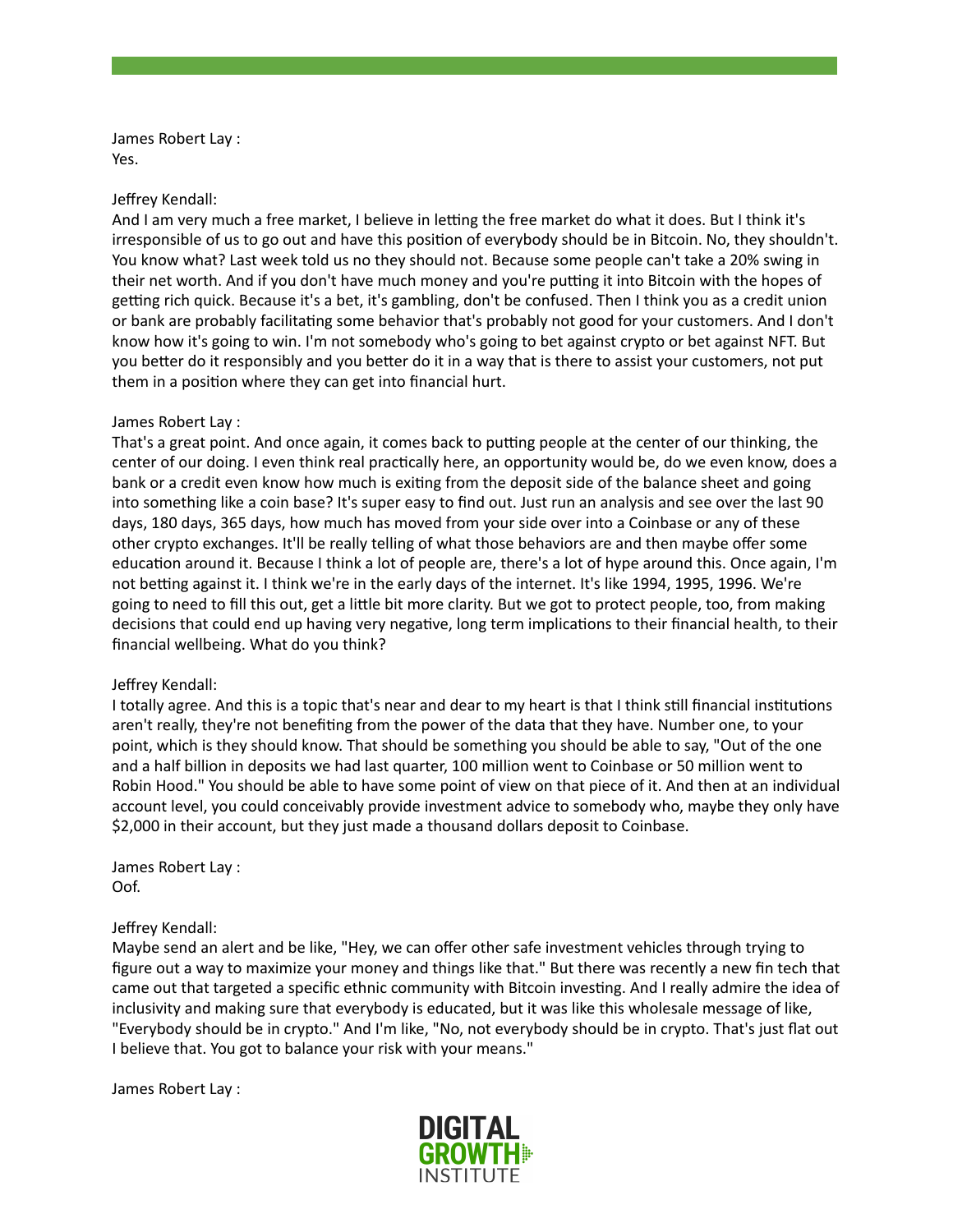There's a great narrative that was told a few years ago, I used to use it in workshops, basically personifies the confusion around investing. It was from Wealth Front. And it was this younger guy, he's kind of like walking through life and he has all of these messages being bombarded at him of like, it really is the ultimate confusion. It's like, "What do I do?" And I think that comes back to the more that we can simplify, the more that we can provide clarity and a path forward through all of this noise, the better off people will be getting to the other side, whatever that means to them. Because everyone's on a different journey. Everyone has different goals and aspirations. I even think, I don't know, maybe that's another opportunity. I know we're riffing at this point, but it's always fun just to kind of like just blue sky stuff.

## James Robert Lay :

Helping people get clear about what their goals in life are to begin with in the first place. I've seen some research on the subject because we've looked into it. It's like 98% of Americans really have never set down and written out what they want their life to look like to begin with. And so if we can maybe provide not a how to buy a house workshop, but just let's just sit you down. Let's you look out three years, five years, 10 years, 15, 20 years, and start writing down what you want that future reality to look like. Maybe that could be an opportunity there. And then, hey, we're going to provide that level of coaching, that level of accountability financially to support you for whatever that could be. I don't know. What's your take?

## Jeffrey Kendall:

I think it's a great idea. How many times have you sat around a boardroom and sort of talked and discussed and debated the importance of strategic plan for the company? But you need a strategic plan for your life.

James Robert Lay : Yeah.

# Jeffrey Kendall:

And actually one of my friends, he was telling me that he and his spouse did a really interesting workshop that was all around strategic planning for your marriage. We've been married five years, where do we want to be in 20 years as a married couple? What do we need to do to get there? And I thought that's a pretty clever way of thinking about being intentional about your life. And it it surprises me how many of us don't have strategic plan for our lives.

James Robert Lay : There it is. Part of the book series, Banking On You.

Jeffrey Kendall: I like that. That's a good one.

James Robert Lay : I'm telling you, man, it's going to come out of this conversation. We're going to be able to look back.

Jeffrey Kendall: I'll be right. James Robert Lake, just throw that in there.

### James Robert Lay :

Three years from now, we're going to have that one. Let's get real practical. It's always so much fun riffing with you on this. Going forward, let's just say over the next 90 to 180 days, pulling it a little bit

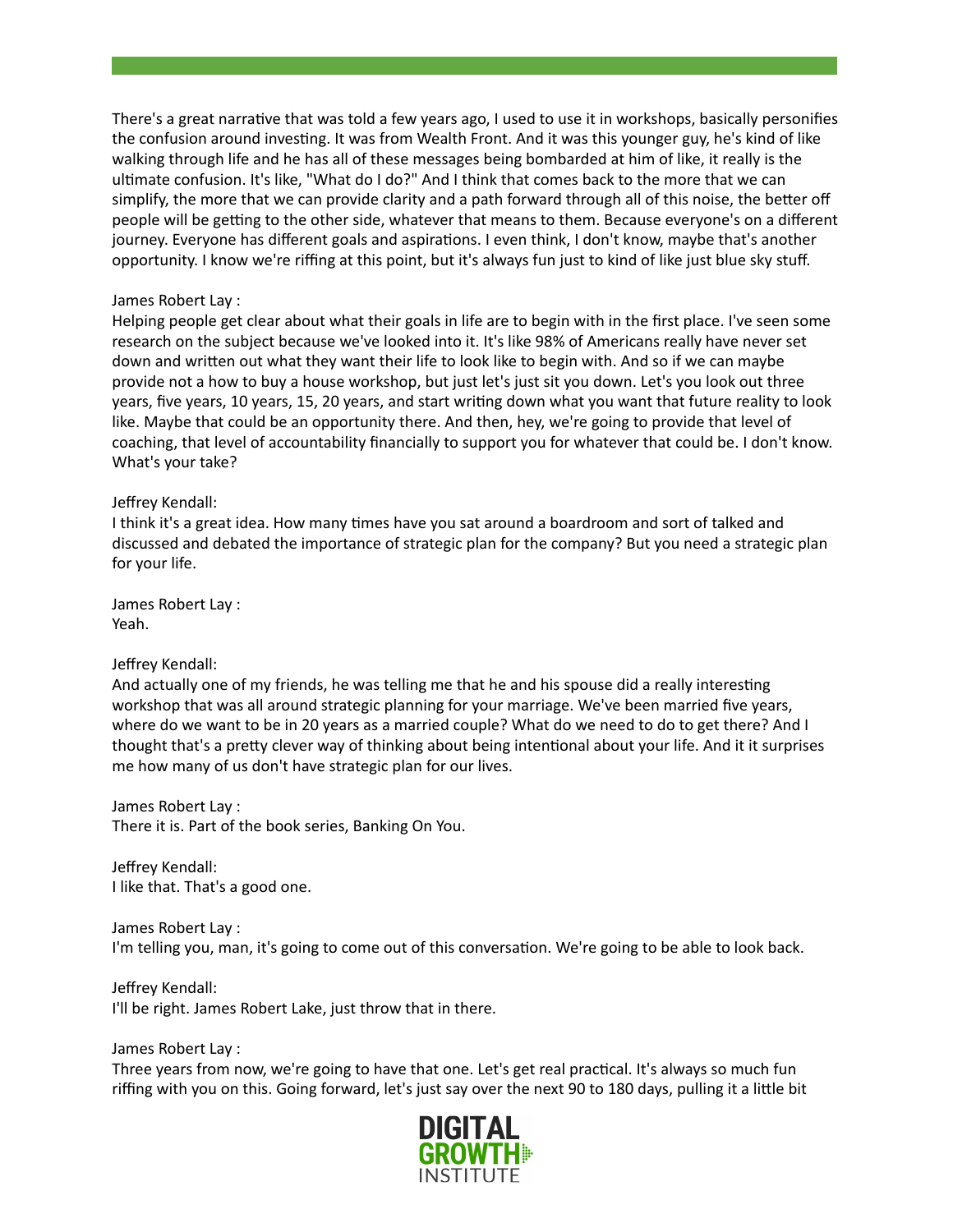closer, what would you recommend the next step be for a financial brand to continue to move forward, to continue to make progress along their digital growth journey? Something small that they can commit to, it's not overwhelming, but it'll give them some momentum going forward to put some wind in the sails and build their level of confidence.

## Jeffrey Kendall:

For us, one of the things that we do a lot of and think it always is helpful, even if someone decides not to go forward with the project, but is doing some data analytics around what's the art of the possible in your market? Maybe some brainstorming around, are there specific segments or groups or niches of people that we can serve? And what types of products and sort services would help them out more? And whether that's identifying recently graduated students that need help with student loans or gig economy workers that want to put a down payment on a house? Just identifying some group of people and something that you could do to help them out. Doing the exercise and getting some data through partners, and that partner could be someone like you and that partner could be someone like NYMBUS Labs and what we do. But I think it's really just sort of sitting down and saying, "Hey, if I got an extra \$250,000 as a banker to go invest next year to grow, what would I bet on? What would I put it in?" Because I don't think people think about their initiatives enough like, "Hey, this is a bet that we're making and a strategic play."

### James Robert Lay :

No, I agree with you on that and I think it's a really good approach. It's really practical. It's something that someone can move forward with. And it's small, it's measurable and it's meaningful. If someone wants to continue the dialogue, the discussion that we started here, because to me it like, this is where all growth begins. It just begins with dialogue. It begins with discourse. It begins with ideation. And we've got a lot of ideas that have come out from where we've been, where we're at, where we could grow next. What's the best way that someone could reach out connect with you, say hello?

### Jeffrey Kendall:

Yeah, absolutely. LinkedIn is definitely the easiest way to contact me or Jkendall@NYMBUS.com. The one thing I would say is what we are trying to do is be a different type of tech provider in all of our conversations with our customers. We don't want to start with the technology. We start with, "What is it that you're trying to do? What is that roadmap? What is that growth path that you're on? What's the ambition for your bank or credit union and what do you hope to provide?" And then use technology to fill in the gaps. Not make technology an end in itself. And I really want to encourage the community out there, we're not the only people that think like that by the way, there's lots of good providers and partners in the space that can do that. But reach out to people and have a thoughtful conversation and then decide what you're going to do from a tech perspective. But don't put the other one before that.

#### James Robert Lay :

Well, it's really three steps. It's insights to ideation to transformation, and one informs the next. So three steps, insights lead to ideation, ideation leads to transformation and it's through transformation that leads to continued future growth. Jeffrey, this has been a lot of fun. Always, always a pleasure. Thanks for joining me on another episode of Banking on Digital Growth.

## Jeffrey Kendall: Appreciate, James Robert.

James Robert Lay : As always and until next time, be well, do good and make your bed.